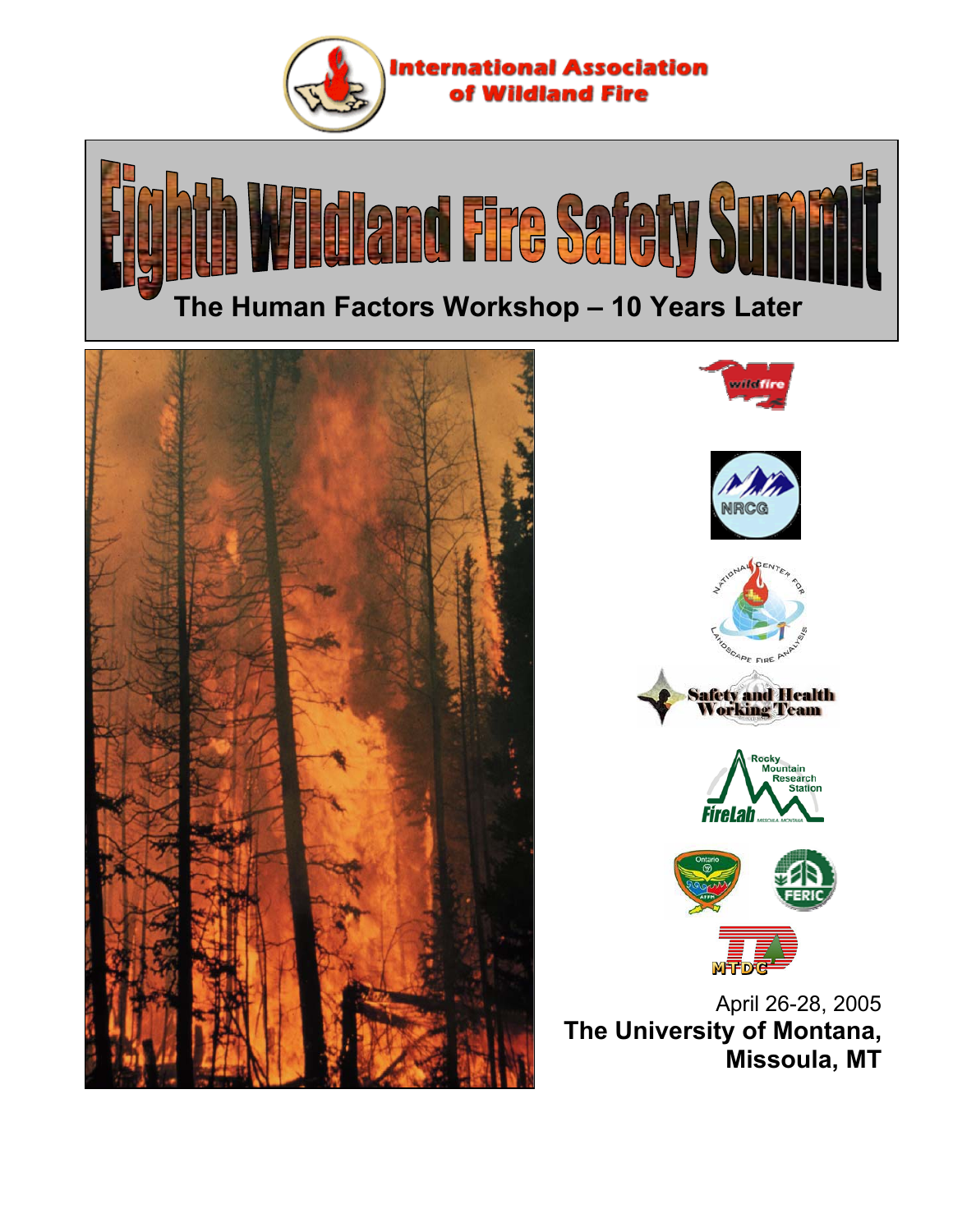# **Proceedings of the Eighth International Wildland Fire Safety Summit**

April 26-28, 2005

Missoula, MT

Produced by:

## International Association of Wildland Fire

Edited by:

Bret Butler Marty Alexander

Published by

The International Association of Wildland Fire Hot Springs, SD. www.iawfonline.org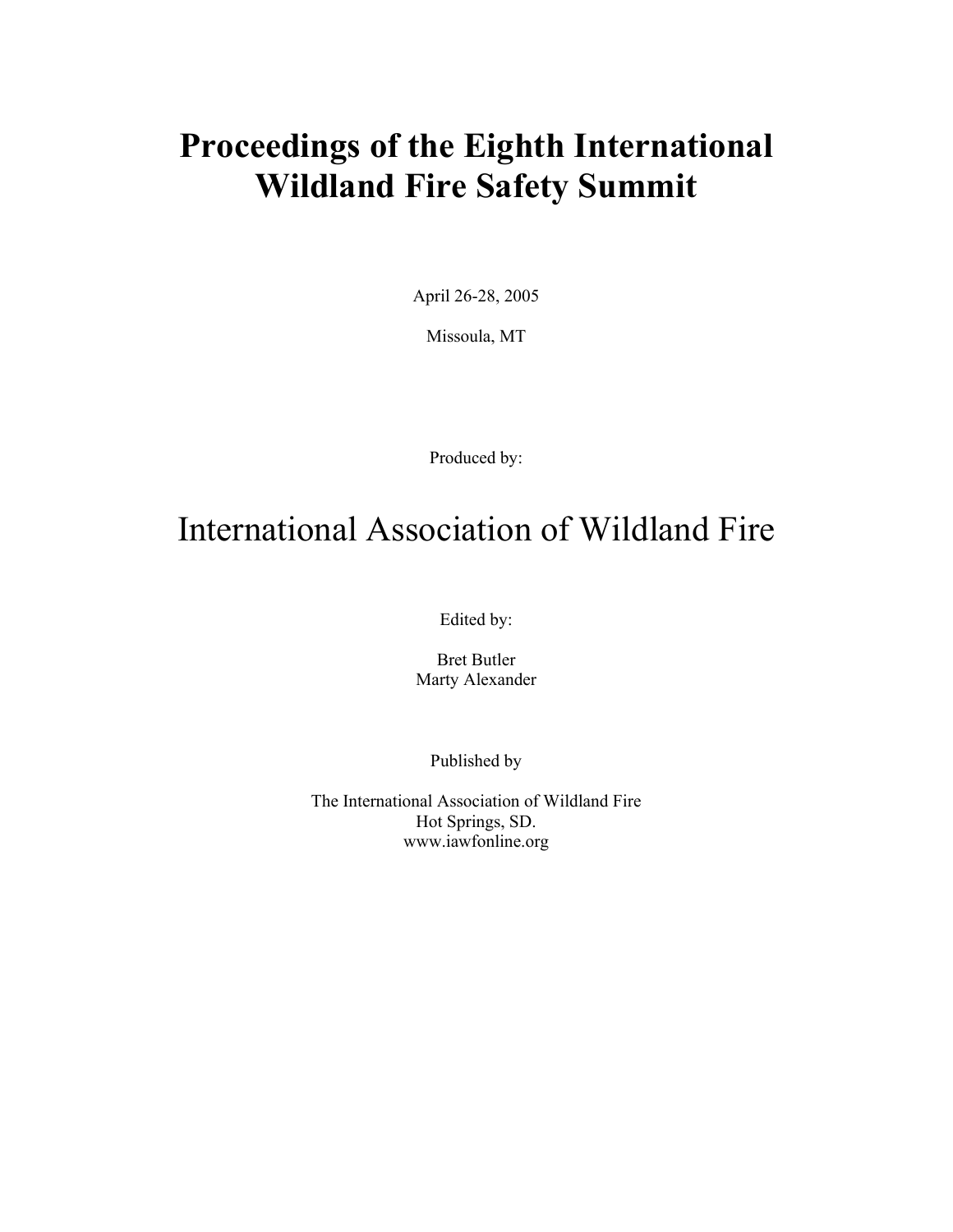## **FOREWORD: Why "Human Factors Ten Years Later"?**

In 1997 the International Association of Wildland Fire (IAWF) held the first international wildland fire safety summit in Rossland, British Columbia, Canada, from September 29 to October 2. Six additional summits have been held since that time:

- Winthrop, Washington, USA, October 26-29, 1998
- Sydney, New South Wales, Australia, November 2-5, 1999
- Edmonton, Alberta, Canada, October 8-10, 2000
- Missoula, Montana, USA, November 6-8, 2001
- Luso, Portugal, November 18-23, 2002
- Toronto, Ontario, Canada, November 18-20, 2003

The general goal of the IAWF international wildland fire safety summits has been to bring together wildland firefighers and managers from different countries, agencies, and levels to discuss common problems and determine a variety of approaches to solving them.

Proceedings have been produced in one form or another from all of the summits except the second one in Winthrop (Greenlee 1998; IAWF and NSW Rural Fire Service 1999; Butler and Shannon 2000; Butler and Mangan 2001; Viegas 2002; IAWF and OMNR 2003). We have endeavored to include as much written documentation (e.g., recommendations, breakout group discussions) of these past summit in the proceedings from this the eighth safety summit, including the program and abstracts for the Winthrop summit, in the interest of creating an institutional memory for the IAWF and in turn the entire global wildland fire community.

Unfortunately the U.S. wildland fire services have a long history firefighter fatalities associated with burnovers and entrapments as evident by the graph adapted from Thorburn et al. (2000) presented below covering the period 1910-2001 representing 419 fatalities over 92 years. On July 6, 1994, 14 wildland firefighters were overrun and subsequently killed by the major "blowup" on the South Canyon Fire in western Colorado. This incident represented the single highest fatality fire in North America in 40 years (i.e., since the 1953 Rattlesnake Fire in California involving 15 firefighter fatalities). The entire global wildland fire management community mourned the loss. An assessment carried out by U.S. Forest Service fire researchers concluded that the extreme fire behavior associated with the South Canyon Fire was normal given the prevailing fire environment conditions (Butler et al. 1998). The South Canyon Fire, coupled with the deaths of 20 additional firefighters during the 1994 fire season, probably more than any event finally brought to light the role that "human factors" or the people dimension play in firefighter fatalities. Some of the human factor issues surrounding the South Canyon Fire were documented in a book by John Maclean (1999).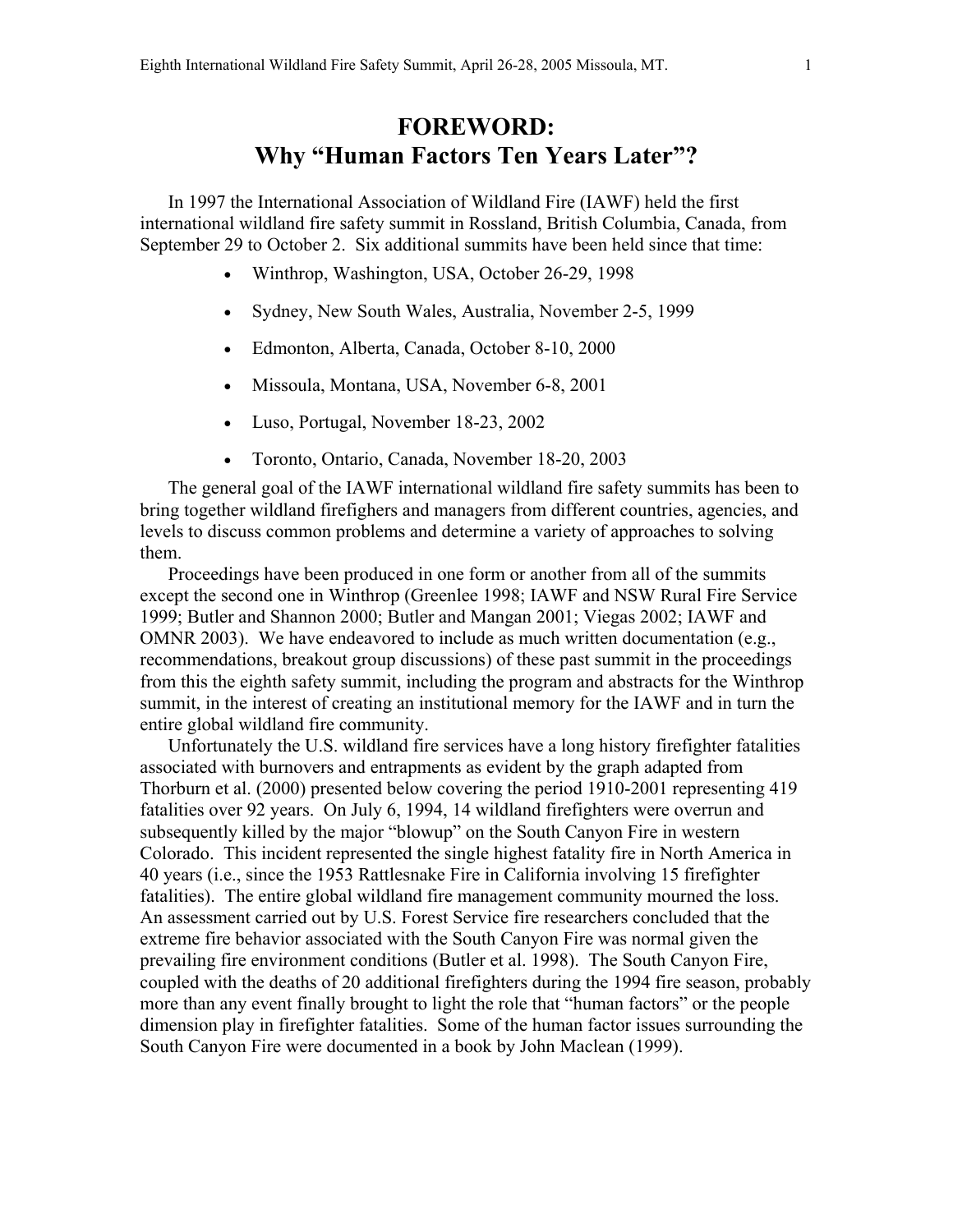

Less than a year after the South Canyon Fire the USDA Forest Service's Missoula Technology and Development Center (MTDC) hosted a 5-day "Wildland Firefighters Human Factors Workshop" in Missoula, Montana (Putnam 1995). The theme of the workshop was "Improving Wildland Firefighter Performance Under Stressful, Risky Conditions: Towards Better Decisions on the Fire and More Resilient Organizations". This workshop explored firefighter psychology, interactions among firefighters and among fire crews, and better ways to organize firefighters.

After several days of discussions and a field trip to the scene of the 1949 Mann Gulch Fire, the workshop participants developed a series of recommendations for beginning to implement changes that would improve fire organizations and firefighter safety. A copy of the workshop report/proceedings (Putnam 1995) is included within these proceedings; the publication can also be downloaded from the USDA Forest Service's Technology and Development Program website (http://www.fs.fed.us/eng/t-d.php) -- after requesting and subsequently receiving your user name and password go to "T&D Pubs", then "Fire" and then scroll down to Putnam (1995).

Human factors and wildland firefighting are not new subjects. For example, Kowski and Walker (1953) discussed the importance of effective leadership to safe and productive fire suppression more than 50 years. What is new is the acceptance and growing recognition of the importance of human factors to ensuring the safety of wildland firefighters rather than just blaming a fatality fire on Mother Nature.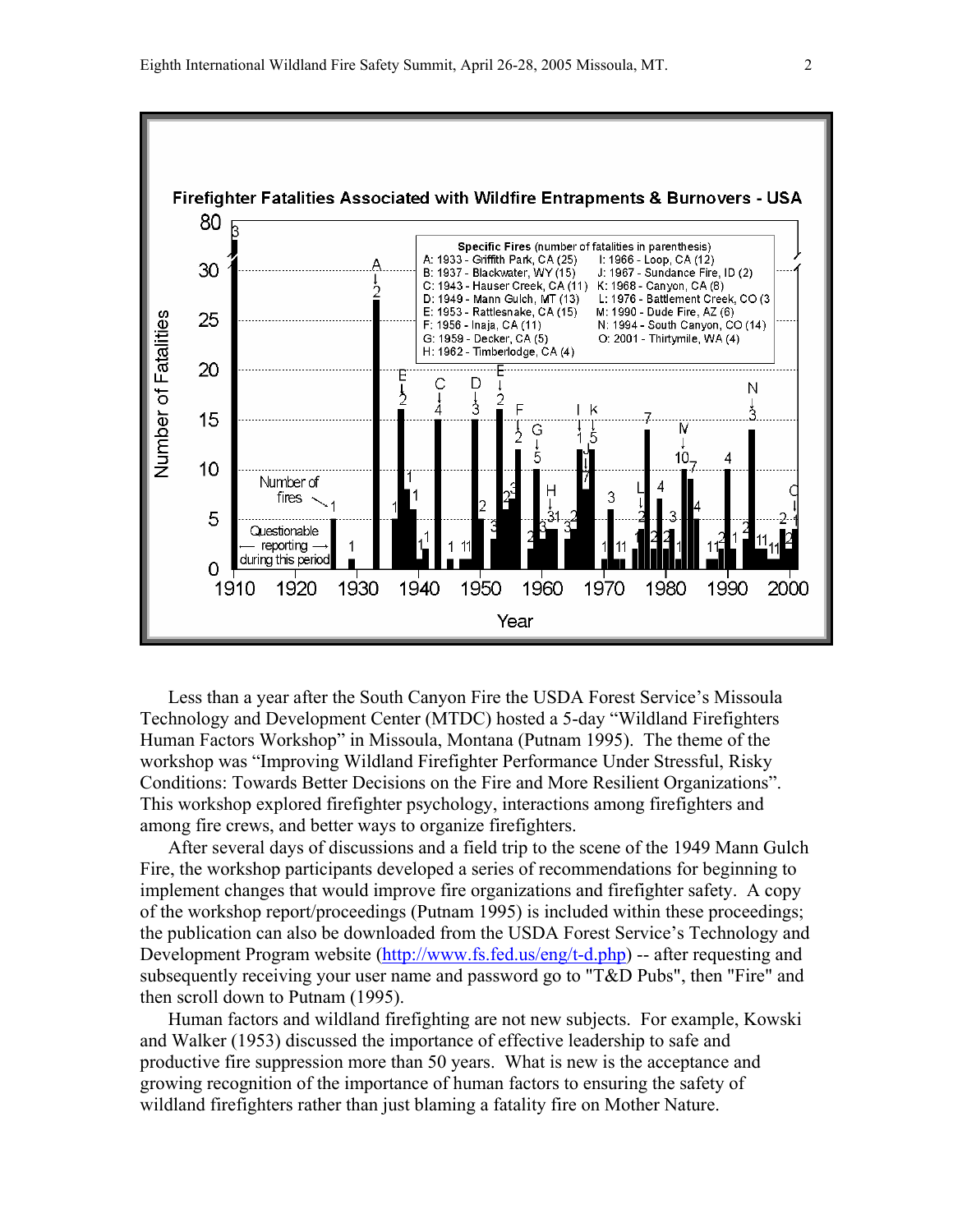

*Scene from the field trip to site of the 1949 Mann Gulch Fire in northwestern Montana on June 14, 1995, associated with the original Wildland Firefighters Human Factors Workshop (from Putnam 1995). The workshop organizer, Ted Putnam is located at centre (seated) and the workshop moderator, Dave Thomas is located on the left. The person to the right is Dave Turner, who served as local guide/interpreter during the field trip.*

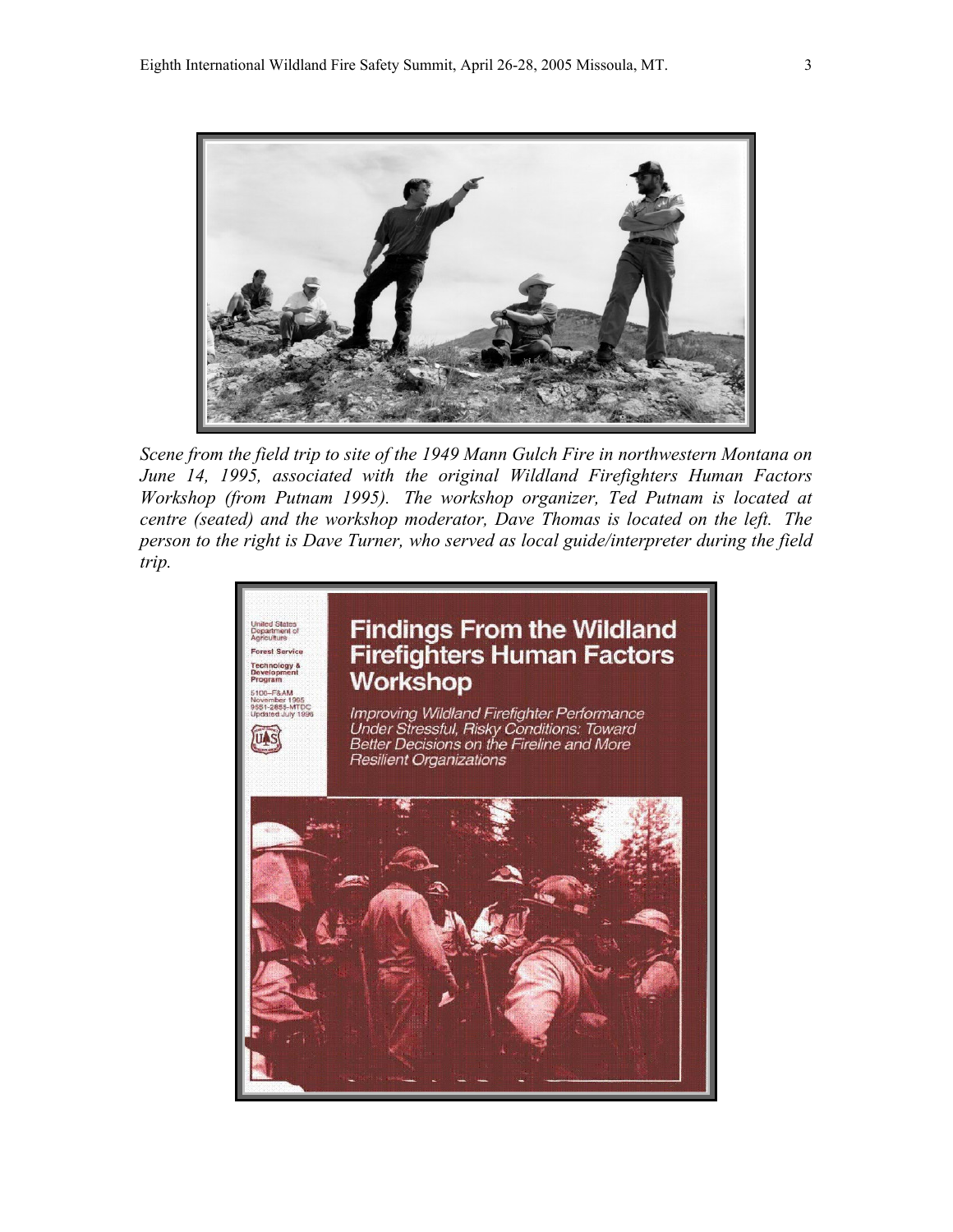Current IAWF President Dick Mangan, who was the MTDC Fire Program leader at the time of the original 1995 Wildland Firefighers Human Factors Workshop, has pointed out that "The Workshop, and its resulting Proceedings, were not only well received by the fire community, but became the benchmark for all other efforts looking at the Human Dimension of fighting wildland fires" (Mangan 2004). Following the 7<sup>th</sup> International Wildland Fire Safety Summit in Toronto, the newly elected IAWF President suggested that it would be appropriate to mark the occasion of the tenth anniversary of the original 1995 Missoula workshop by featuring the theme "Human Factors Ten Years Later" for the 8<sup>th</sup> International Wildland Fire Safety Summit in 2005 and to also hold it again in Missoula. The IAWF Board of Directors conceded that this was indeed appropriate for a "… professional association representing members of the global wildland fire community" whose purpose it is "… to facilitate communication and provide leadership for the wildland fire community".

As Mangan (2004) has also pointed out in the preliminary conference notice, the 2005 summit will provide an opportunity to "... look at progress that has been made over the past 10 years, and develop a course of action that will incorporate the concepts of "Human Factors in Wildland Firefighting" into the wildfire culture around the world well into the  $21<sup>st</sup>$  Century".

This year's summit is a continuation of IAWF's efforts in aiding communication concerning wildland fire safety issues since the first summit was held in Rossland, British Columbia, Canada, back in 1997. As presented in the conference program, the  $8<sup>th</sup>$ International Wildland Fire Safety Summit featured some 28 oral presentations and 19 poster presentations covering topics pertaining the culture of wildland firefighting, the role of leadership in wildland firefighting, the physiological and sociological aspects of wildland firefighting, liability and legal implications, recent initiatives, best practices, and new tools and technology for wildland firefighting. Invited presentations from Dr. Karl Weick, Dr. Ted Putnam, Dave Thomas and Attorney Mike Johns provided conference attendees with a broad perspective of the many facets of wildland fire and human factors.

Undoubtedly one of the highlights of the summit will be Author John N. Maclean's banquet presentation taking about change or the lack of it since the 1994 South Canyon Fire. The interactive panel discussion led by Mike DeGrosky will provide the opportunity for the conference attendees to voice their opinions and help to formulate a set of recommendations for the future as they are asked to comment on the following:

- What is the single most pressing human factors issue facing wildland fire agencies today?
- What needs to be done to address this issue?
- Who needs to act (e.g., USFS Washington Office, NWCG—Safety  $&$  Health Working Team)?

These proceedings contain the papers as submitted by the authors. Except for some editing to try and instill a common format, these papers are as submitted by the authors and have not gone under any peer-review by the IAWF other that undertaken by the authors themselves prior to submittal. As stated previously, we have attempted to include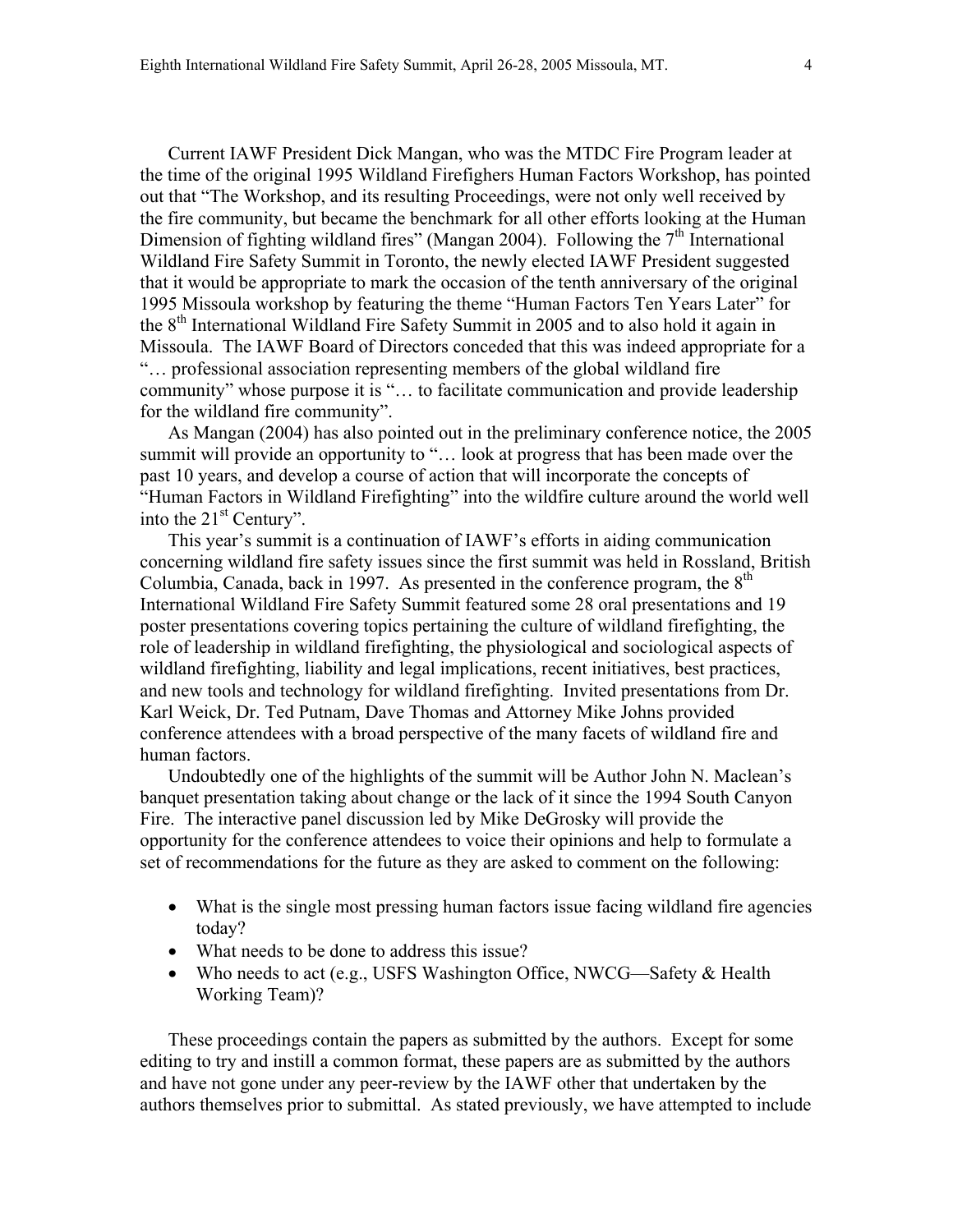as complete a collection as possible of records from previous safety summits. As with any written document of this length and complexity we acknowledge that errors will exist, we have attempted to keep the manuscripts as close as possible to the original form submitted by the authors while formatting within a general set of guidelines. We apologize ahead of time for any errors that may be due to our negligence. We did have problems with some of the files from the 2002 safety summit. As a result not all of the papers can be accessed through this document. We apologize to the authors of those papers, but due to time constraints were not able to secure uncorrupted files.

In closing we would like to acknowledge the following individuals and organizations who contributed to the success of this summit. Five scholarships of \$100 each were provided by The National Center for Landscape Fire Analysis to assist with registration costs for five applicants. Additional financial support was provided by The National Center for Landscape Fire Analysis, the National Fire Protection Association, The Northern Rockies Coordinating Group and the National Wildfire Coordinating Group-Safety and Health Working Team. Special thanks go to those who served on the Steering Committee and support group for the  $8<sup>th</sup>$  International Wildland Fire Safety Summit: they include Dick Mangan (Chair), Wayne Cook, Colleen Finneman, Michelle Ekstrom, Diane Trethewey, Dan Jimenez, Ian Grob, Paul Sopko, Bill Gabbert, Howard Dupuis, Mike DeGrosky, Leslie Anderson, Rick Gale, Mike Apicello, Don Sari and Jim Tidwell. International supporters included Keith Harrap, Tony Blanks, and Domingos Viegas. We are also grateful for the willingness of Kathy McAllister, Dick Rothermel, and Tim Love to serve as session chairs and to Ted Mead of the Montana DNRC for welcoming the Eighth Safety Summit to Missoula. Appreciation is also extended to Chuck Bushey who chaired the IAWF standing committee to select the recipient of the 2005 IAWF International Wildland Fire Safety Award.

B.W. Butler and M.E. Alexander Editors 8<sup>th</sup> International Wildland Fire Safety Summit

#### **References**

- Butler BW, Bartlette RA, Bradshaw LS, Cohen JD, Andrews PL, Putnam T, Mangan RJ (1998) Fire behavior associated with the 1994 South Canyon Fire on Storm King Mountain, Colorado. USDA Forest Service, Rocky Mountain Research Station General Technical Report RMRS-RP-9. Ogden, UT. 82 pp.
- Butler BW, Shannon K, eds (2000). 'Proceedings of 2000 International Wildfire Safety Summit'. (International Association of Wildland Fire: Montana City, MT) 205 pp.
- Butler BW, Mangan D eds (2001) 'Proceedings of 2001 International Wildland Fire Safety Summit' (International Association of Wildland Fire, Montana City, MT) http://www.iawfonline.org/summit/2001%20Presentations/proceedings.htm
- Greenlee J, ed (1998) 'Proceedings Canada/U.S.Wildland Fire Safety Summit' (International Association of Wildland Fire: Fairfield, WA). 99 pp.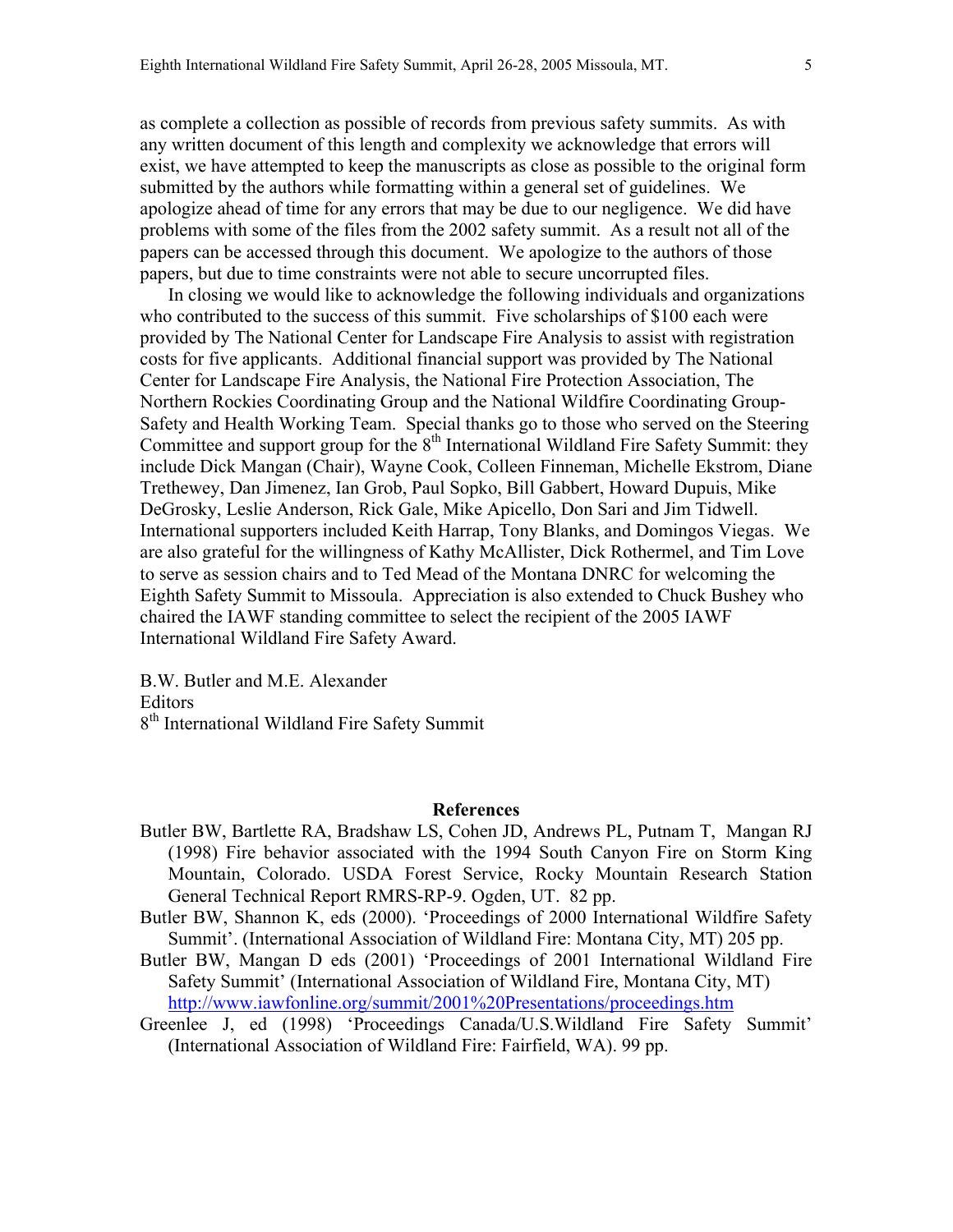- IAWF, NSW Rural Fire Service (1999) 'Proceedings of the 1999 International Wildland Fire Safety Summit'. (International Association of Wildland Fire (IAWF)/N.S.W. Rural Fire Service: Hot Springs SD, USA/Sydney, NSW, Australia) unnumbered
- IAWF, OMNR (2003) 'Proceedings of the 2003 International Wildland Fire Safety Summit'. (International Association of Wildland Fire (IAWF)/Ontario Ministry of Natural Resources: Fairfax, VA/Sault Ste. Marie, ON) 64 pp. http://www.iawfonline.org/summit/pdf/proceedings2003.pdf
- Kowski FF, Walker GA (1953) Human relations on the fire. *Fire Control Notes* **14(3),** 33-36.
- Maclean JN (1999) 'Fire on the mountain: the true story of the South Canyon Fire'. (W Morrow and Company: New York). 288 pp.
- Mangan D (2004) IAWF Wildland Firefighters Human Factors Workshop, April 2005. https://lists1.safesecureweb.com/archives/firenet/2004-May/000107.html
- Putnam T (1995) Findings from the wildland firefighters human factors workshop improving wildland firefighter performance under stressful, risky conditions: towards better decisions on the fireline and more resilient organizations. USDA Forest Service, Missoula Technology and Development Center Technical Report 9551- 2855-MTDC. Missoula, MT. 76 pp. [updated 1996]
- Thorburn RW, MacMillan A, Alexander ME (2000) The application of interactive multimedia CD-ROM technology to wildland fire safety training. *Forestry Chronicle* **76,** 953-959.
- Viegas DX, ed (2002) 'Forest fire research & wildland fire safety. Proceedings of the IV International Conference on Forest Fire Research/2002 Wildland Fire Safety Summit'. (Millpress: Rotterdam, Netherlands). 244 pp. & CD-ROM.

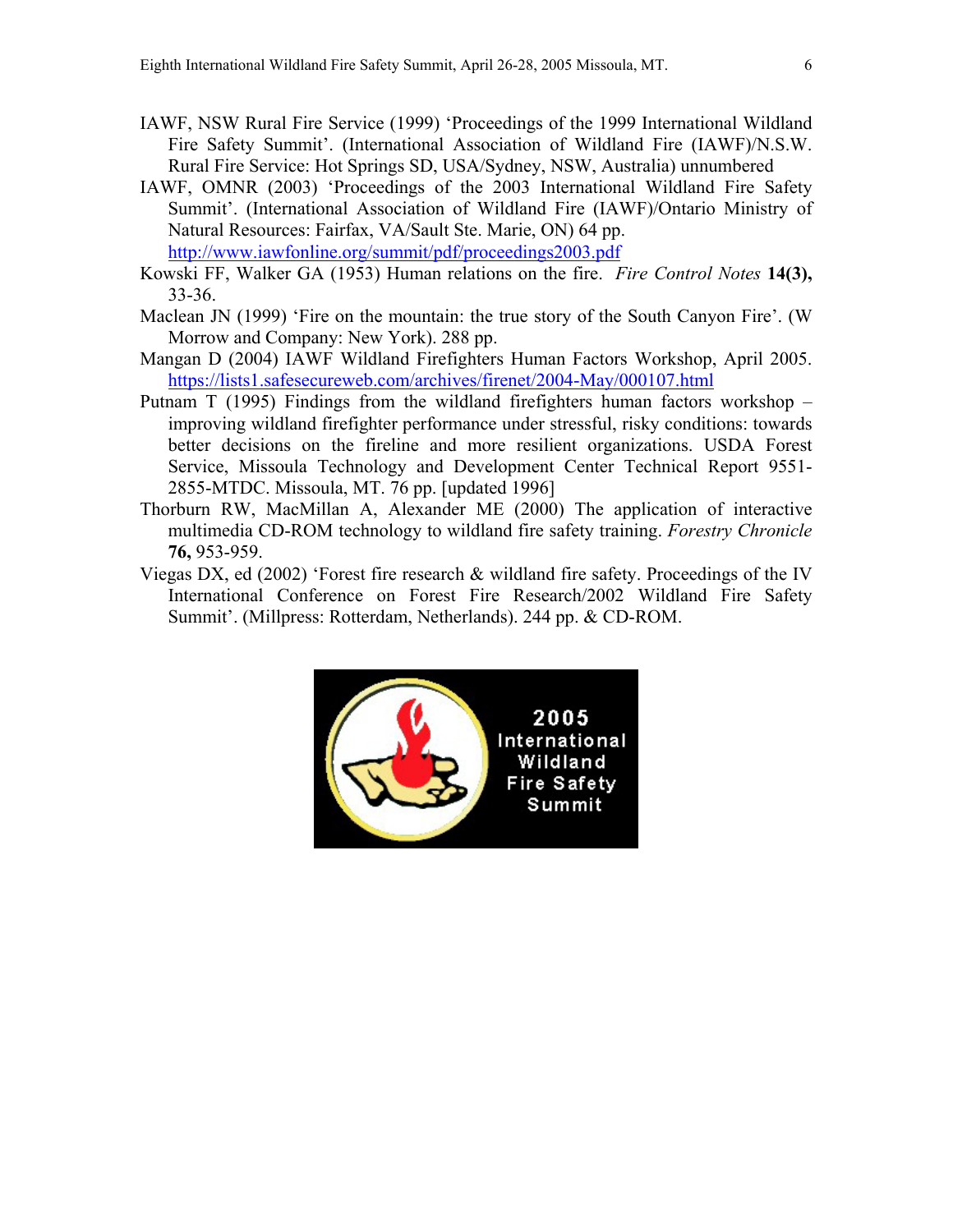#### **Foreword - Eighth International Wildland Fire Safety**

**2005 Conference Proceedings / 2005 Poster Abstracts**

**2003 Conference Proceedings / Observations and Recommendations**

**2002 Conference Proceedings / Poster Presentations**

**2001 Conference Proceedings / Conference Findings**

**2000 Conference Proceedings**

**1999 Conference Summary**

**1998 Conference Proceedings**

**1997 Conference Recommendations / Abstracts**

**1995 Human Factors Workshop Proceedings**

### **2005 Conference Proceedings**

**Foreword – Eighth International Wildland Fire Safety Summit** Bret Butler and Marty Alexander **A Dream, A Team, A Theme: Your Portal to Zero Defect Wildland Fire Safety** Robert W. Mutch **TEFF: The Ten Essential Factors in Firefighting** Patrick Withen **Wildland Fire Leadership Development Program** Jim Cook **Five Years of SAFENET** John Gould **Portals to increased firefighter awareness** Paul Chamberlin **Integral Leadership for High Reliability Organizing** Jim Saveland **Back to Basic's for the Fire Program manager** Greg Vergari **10 Years of Progress: Research and Development in Human Performance** Brian J. Sharkey, Brent Ruby, Steven Gaskill **Cedar Fire review and analysis** Dan Northern **Staff Rides: An interactive tool for wildland firefighter education** Dave Thomas **A Progress Report on the Entrapment Avoidance Project: Solving Crew Cohesion Problems on Fires: Leader's Stories** Jon Driessen, Lisa Outka-Perkins, Leslie Anderson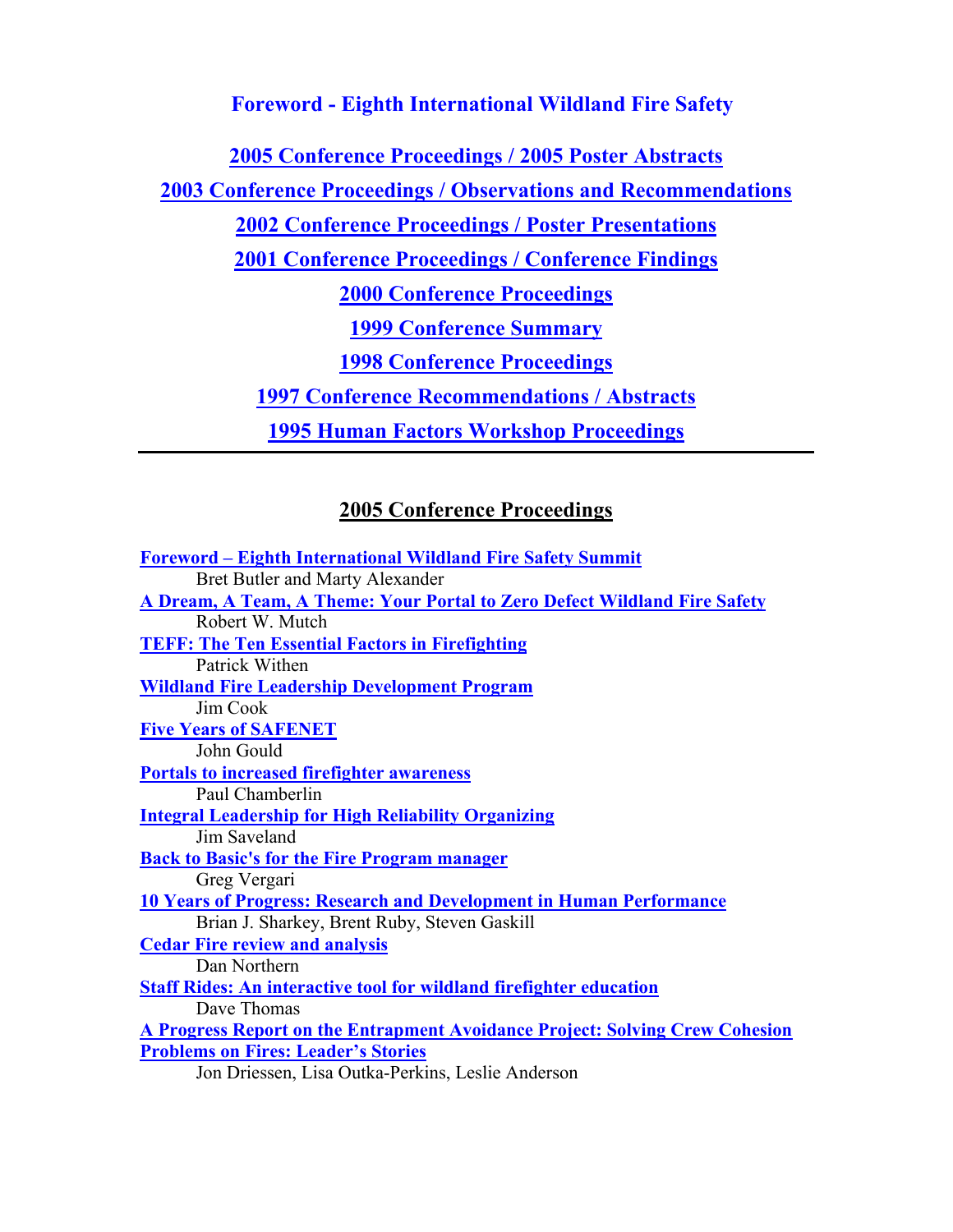| <b>Wisdom in the Lessons Learned Library: Work Ethics and Firefighter Identities in</b> |
|-----------------------------------------------------------------------------------------|
| the Fire Orders                                                                         |
| Jennifer A. Thackaberry                                                                 |
| <b>Effective Communications in Wildland Firefighting: Can Wildland Fire</b>             |
| <b>Organizations Really Walk the Talk?</b>                                              |
| Jules Leboeuf                                                                           |
| <b>Developing a Comprehensive Operational Performance Improvement Program</b>           |
| Greg Esnouf                                                                             |
| <b>Firefighter Safety in France</b>                                                     |
| Col. Eric Peuch                                                                         |
| <b>Use of Human Factors Analysis for Wildland Fire Accident Investigations</b>          |
| Michelle Ryerson and Chuck Whitlock                                                     |
| <b>Identifying why good firefighters make unsafe decisions</b>                          |
| Mary Omodei, Jim McLennan, Chris Reynolds                                               |
| <b>High Tech versus Low Tech Training</b>                                               |
| <b>Larry Sutton</b>                                                                     |
| <b>Eruptive Fire Behavior in Past Fatal Accidents</b>                                   |
| D.X. Viegas, L.P. Pita, L. Ribeiro and P. Palheiro                                      |
| <b>Liability Issues Related to Wildland Fire: Personal, Civil and Criminal</b>          |
| Mike Johns                                                                              |
| <b>Organizational Learning in Fire: Moving towards a learning culture</b>               |
| P. Nasiatka and D. Christenson                                                          |
| <b>Improving After Action Review (AAR) Practice</b>                                     |
| Mike DeGrosky                                                                           |
| <b>Deep Psychology</b>                                                                  |
| <b>Ted Putnam</b>                                                                       |
| <b>Environmental Conditions as Indicators of Potential for Rapid Rate of Spread in</b>  |
| <b>Wildland Fires</b>                                                                   |
| Tom Leuschen                                                                            |
| <b>Changes in Crew Lead Attitudes About Organizational Culture and Safety Since</b>     |
| 1998                                                                                    |
| Lark McDonald and Larry Shadow                                                          |
| Fire Behavior vs. Human Behavior - Why Lessons from Cramer Matter                       |
| <b>Kelly Close</b>                                                                      |
| <b>Organizing and Wildfire: Second-generation Human Factors Issues</b>                  |
| Karl Weick                                                                              |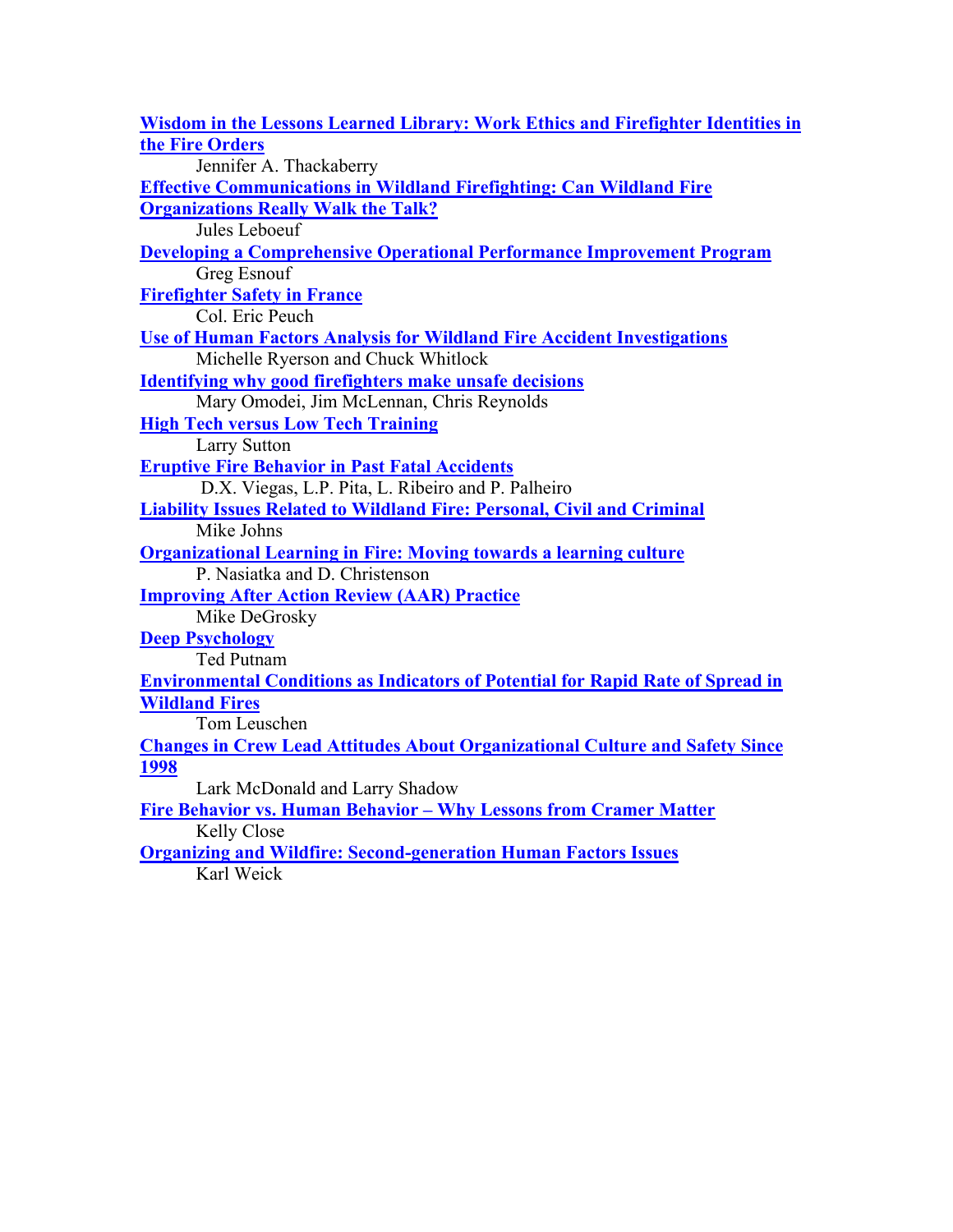| <b>2005 Poster Papers</b>                                                                                                                                           |
|---------------------------------------------------------------------------------------------------------------------------------------------------------------------|
| <b>Protection of Firefighting Vehicle Crews</b>                                                                                                                     |
| David Nichols, Jim Gould, Ian Knight, and Justin Leonard<br>Human Behavior Associated with Fatal Accidents of 2003 in Portugal                                      |
| D.X. Viegas and M.T. Viegas                                                                                                                                         |
| <b>Networked Fire Chief: A research and training tool that targets the human factors</b>                                                                            |
| causes of unsafe decision making in wildfires                                                                                                                       |
| Mary Omodei, Glenn Elliott, Matthew Walshe and Alex Wearing                                                                                                         |
| A compact device to monitor and report firefighter health, location and status                                                                                      |
| Robert L. Kremens, Jason Faulring, and Dan Phillips                                                                                                                 |
| <b>Firefighter Safety Management: An Annotated Bibliography</b>                                                                                                     |
| Greg Larson, Ph.D., Kelly Rossetto, Cade Spaulding and Vita Wright<br><b>Building Group Cohesion In Type II Fire Crews</b>                                          |
| <b>Bill</b> Lee                                                                                                                                                     |
| <b>Travel Rates of Alberta Wildland Firefighters Using Escape Routes</b>                                                                                            |
| Marty Alexander, Greg Baxter and Gary Dakin                                                                                                                         |
| <b>Using Surveillance Cameras on Remote Fires: Safety and Cost Containment</b>                                                                                      |
| J. Riddering, S. Holbrook, C. Teske, D. Helmbrecht, N. Johnson, L. Queen, C.                                                                                        |
| Comstock, and L. Macholz                                                                                                                                            |
| <b>Fireline Fitness</b><br>Bequi Livingston                                                                                                                         |
| "A Blackwater Comparison" – How Can We Blend the Best of Two Worlds for Fire                                                                                        |
| <b>Safety</b>                                                                                                                                                       |
| Karl Brauneis                                                                                                                                                       |
| <b>Wildland Firefighters and Injury</b>                                                                                                                             |
| <b>Charles Palmer</b>                                                                                                                                               |
| <b>In Pursuit of a Human Factors Tool for Wildland Firefighters</b>                                                                                                 |
| <b>Brad Mayhew</b>                                                                                                                                                  |
| <b>Thermal Responses to Exercise While Wearing Industrial Protective Headwear</b><br>Stewart Peterson, Brian Maraj, Nel Eves, Michael Stickland, Michael Gilpin and |
| <b>Randy Dreger</b>                                                                                                                                                 |
| <b>Situational Awareness Poster</b>                                                                                                                                 |
| George Solverson and Jim Kautz                                                                                                                                      |
| <b>10 Standard Fire Orders and Watch Out Situations: There is a Better Way</b>                                                                                      |
| Craig S. Goodell                                                                                                                                                    |
| <b>New Technology for Fuel Breaks and</b>                                                                                                                           |
| <b>Green Strips in Urban Interface and Wildland Areas</b>                                                                                                           |
| Jennifer Vollmer<br><b>Communicating With the Community: Walk the Talk</b>                                                                                          |
| G.J. McKay and T.J. Maher,                                                                                                                                          |
| Flexibility in the Air: Multi-purpose Aircraft Provide for Prescribed Fire Security,                                                                                |
| <b>Wildfire Detection and Air Attacks Using High-winged Single Engine Aircraft in</b>                                                                               |
| <b>Western Australia</b>                                                                                                                                            |
| TJ Maher and G.J. McKay                                                                                                                                             |
| Detailed wind information and at its application to improved firefighter safety                                                                                     |
| B. Butler, R. Stratton, M. Finney, J. Forthofer, L. Bradshaw and D. Jimenez                                                                                         |
|                                                                                                                                                                     |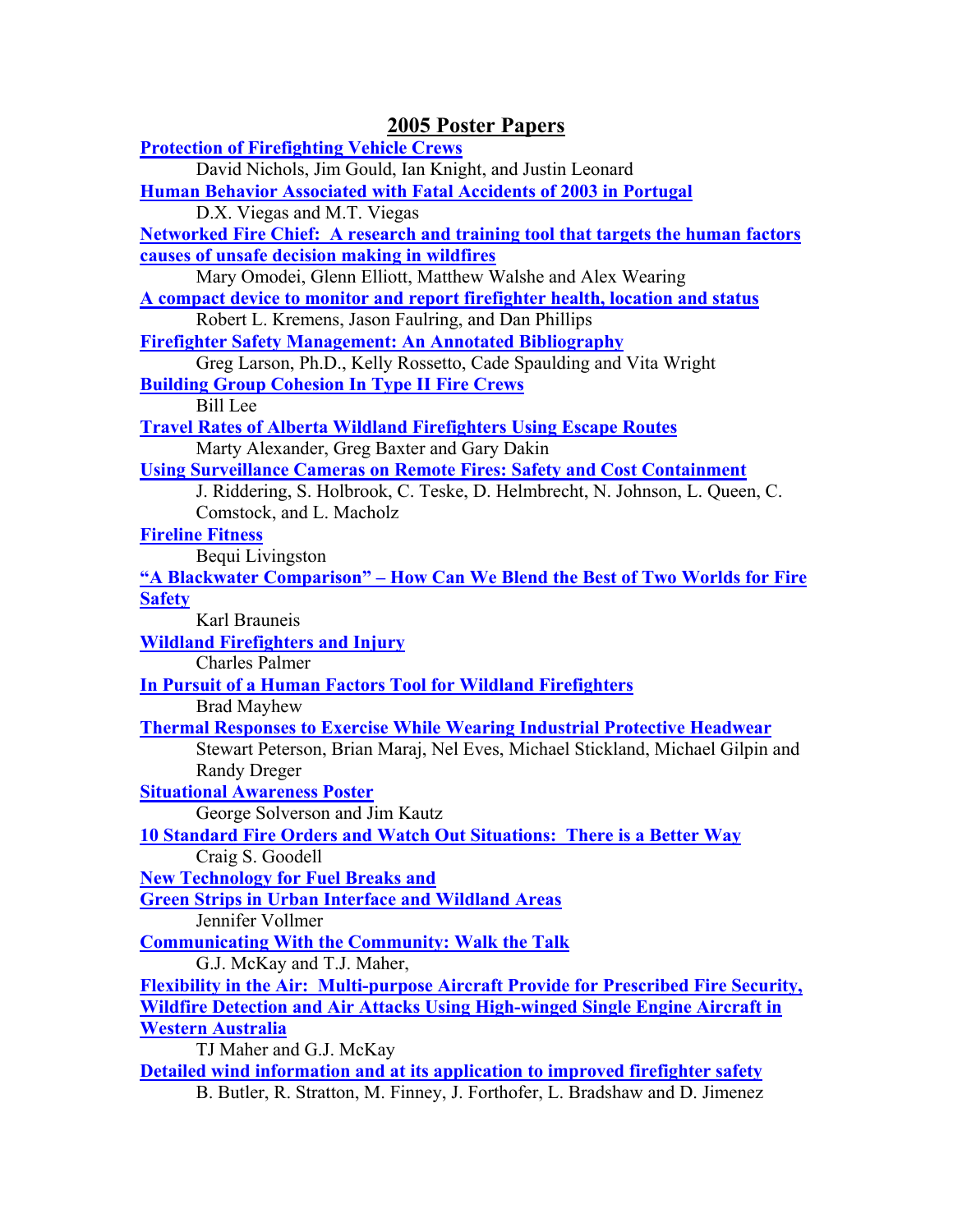| <b>2003 Conference Proceedings</b>                                                                      |
|---------------------------------------------------------------------------------------------------------|
| <u> Wildland Fire Operations Safety – A Comprehensive Program to Change a Culture</u>                   |
| Edward D. Hollenshead                                                                                   |
| <b>Redesigned Fire Shelter Now Available for Wildland Firefighters</b>                                  |
| Leslie L. Anderson                                                                                      |
| <b>Assessing the Need for Footwear with Protective Toecaps for Wildland Fire</b>                        |
| <b>Operations in Alberta</b>                                                                            |
| Gary Dakin and Ray Ault                                                                                 |
| <b>Loggers and Logging Equipment to Fight Wildland Fires: Issues and Opportunities in</b>               |
| <b>Oregon</b>                                                                                           |
| Christopher Bielecki & Dr. John Garland                                                                 |
| <b>Hazard Tree and Snag Safety</b>                                                                      |
| Paul Chamberlin                                                                                         |
| <b>Aviation Safety on the Fire Line</b>                                                                 |
| Ken Wong                                                                                                |
| The Safe and Economic Structural Health Management of Airtanker and Lead                                |
| <b>Aircraft Involved in Firebombing Operations</b>                                                      |
| Stephen R. Hall, Richard Perry and Joseph F. Braun                                                      |
| <b>Improving Aerial Operations Safety Knowledge Management in the Wildland Fire</b>                     |
| <b>Community</b>                                                                                        |
| Ernie Ptok                                                                                              |
| <b>Knowledge Management in the Wildland Fire Community</b>                                              |
| David Christenson                                                                                       |
| <u>Predicting Spatially Explicit Burn Probabilities Across Forest Landscapes Under</u>                  |
| <b>Extreme Weather Conditions</b>                                                                       |
| Wenbin Cui and David L. Martell                                                                         |
| <b>High Resolution Surface Wind Simulations in Complex Terrain</b>                                      |
| B. W. Butler, Jason M. Forthofer, K. S. Shannon, M. A. Finney, L.S. Bradshaw                            |
| <b>A Low Cost Weather/Situation Monitor for Wildland Firefighter Safety</b>                             |
| Robert Kremens, Jason Faulring, Andrew Gallagher                                                        |
| <b>Keeping it Fresh: Fire Behaviour Safety Messages During Extended Fire Situations</b>                 |
| William N. Droog<br><b>Improved Pulaski and a Safer Hand Tool System &amp; Strategic Positioning to</b> |
|                                                                                                         |
| <b>Eliminate Loss in the Interface</b><br><b>Troop Emonds</b>                                           |
| The Use of Leading Indicators to Measure the Performance of the Occupational                            |
| <b>Health and Safety System</b>                                                                         |
| Stephen C. Oakley                                                                                       |
| Fire Behaviour/Safety in Mountain Pine Beetle Killed Stands in British Columbia                         |
| David Marek and Mike Dittaro, BCFS, Protection, Smithers and Vanderhoof, B.C.,                          |
| Canada                                                                                                  |
|                                                                                                         |

#### **2003 Key Observations and Recommendations**

**Key Observations & Recommendations**

 $6<sup>th</sup>$  Annual International Wildland Fire safety Summit November 19-21, 2003, Toronto, Ontario, Canada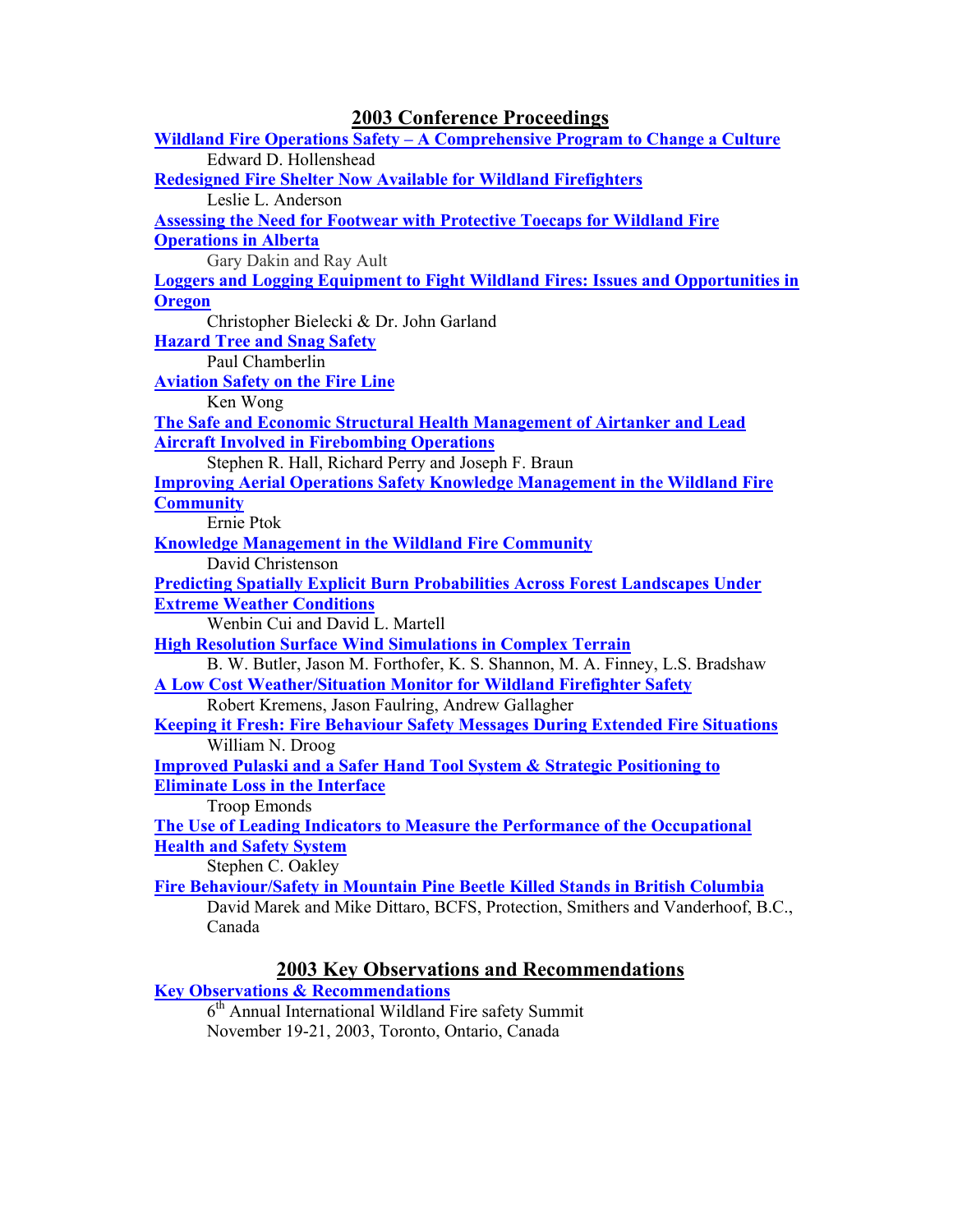#### **2002 Conference Proceedings**

**Study of fireman thermal sensation nearby a fire front: Evaluation of human and clothing thermal responses**

E. Z. E. Conceição, ADF - FCT – University of Algarve, Campus de Gambelas, 8000 Faro, Portugal

**Wildland fire-related fatalities in South Africa – A 1994 Case study and looking back at the year 2001**

C. de Ronde Silva Forest Services, Bredasdorp, South Africa **Major wildland fire incidents Fire management – Fire safety, essential partners**

Phil Koperberg, NSW Rural Fire Service, NSW Australia

**Safety and awareness of people involved in forest fires suppression**

N. Raffalli, C. Picard & F. Giroud Centre d'Essais et de Recherche de l'Entente, Gardanne, France

**Rethinking firefighting for the XXI century: A new firefighter model, fires of design, and fire ecology**

Marc Castellnou, Manel Bosch Serch & Lluis Rodriguez Velimelis Cos de Bombers, DGESC, Departament Interior, Generalitat de Catalunya, Spain **Development of an improved wildland fire shelter**

Leslie Anderson, USDA Forest Service, Missoula Technology and Development Center, Missoula, MT, USA

**Analysis of the behaviour of wet porous media used as thermal protection against high intensity surface heat fluxes**

A.R. Figueiredo & J.J. Costa, Department of Mechanical Engineering, University of Coimbra

**Criteria for determining the safe separation between structures and wildlands** Guy Gettle & Carol L. Rice, Wildland Resource Management, Inc., Alamo, CA, USA

**Wildland / urban interfaces and fire risk An automatic mapping**

Marielle Jappiot, Sébastien Sauer, Nathalie Alibert & Christophe Philibert-Caillat Cemagref, Le Tholonet BP 31, 13612 Aix-en-Provence Cedex 1, France

**FireSmart management of flammable wildland urban interface landscapes**

M. Sanchez-Guisandez, W.B. Cui & D.L. Martell, Fire Management Systems Laboratory. Faculty of Forestry. University of Toronto. Canada

**Analysis of S. Domingos accident**

D.X. Viegas, L.M. Ribeiro. A.J. Silva & P.Palheiro, CEIF-ADAI, University of Coimbra, Portugal

**Learning to be at risk: Are we victims of our own success?**

A.K. Beaver, Yukon Fire Management Division, Yukon Territory, Canada

## **2002 Poster Presentations**

**Selection and training process in forest fire fighting: Response to socio-economic changes**

Felipe Aguirre Briones, Forest Fires Department, TRAGSA, Madrid, Spain **Prescribed fire to improve wildland interface protection in front of wildfires**

E.Martinez & S. Lleonart, Bombers GRAF, DGESC, Catalonia, Spain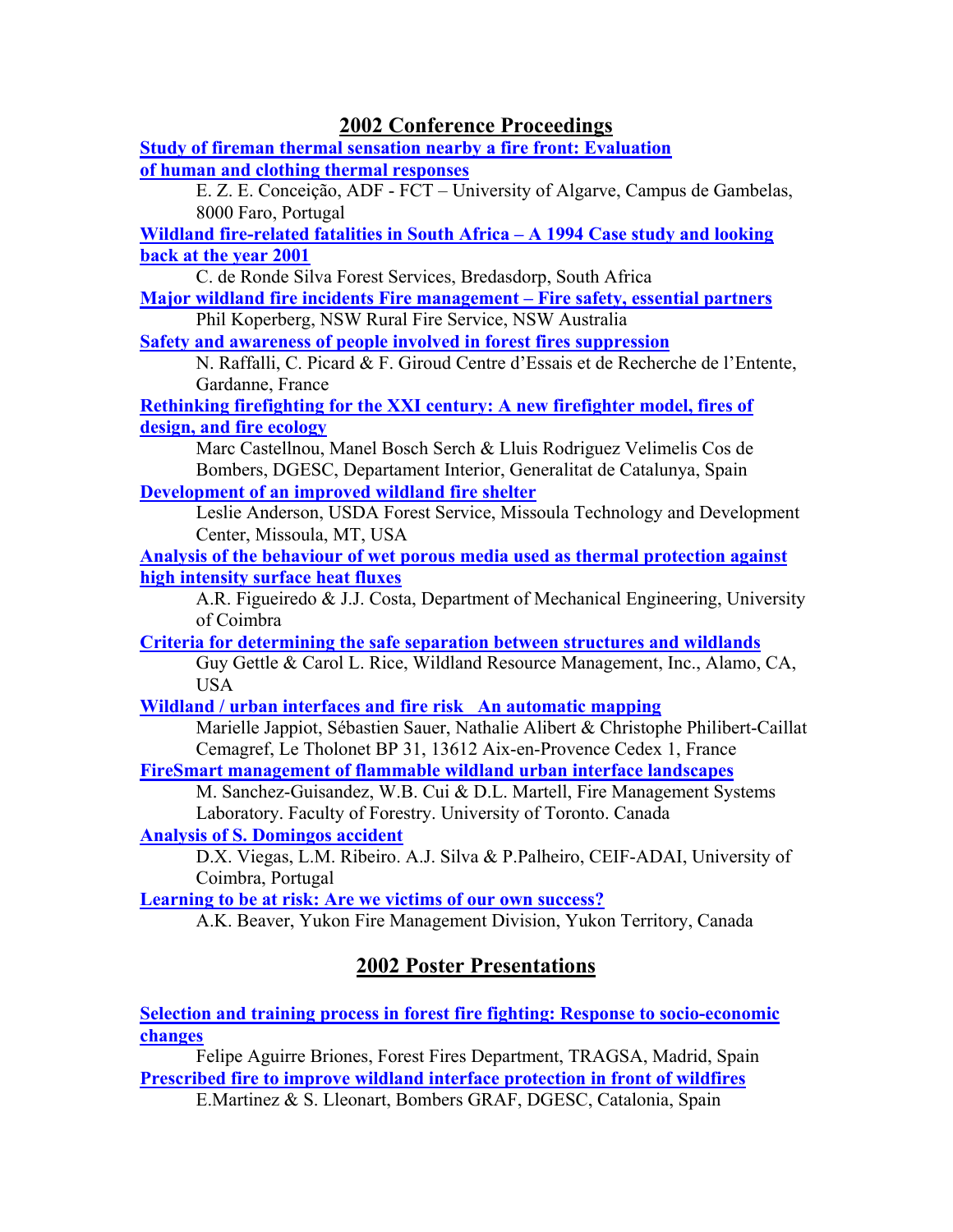#### **Mitigating the risk of wildfire in the wildland urban interface, Anchorage, Alaska, USA**

M.J. Weston York & S.U. Rodman, Wildfire Mitigation Office, Anchorage Fire Department, Municipality of Anchorage, AK, USA J. See, Division of Forestry, Department of Natural Resources, State of Alaska, AK, USA C.M. Rose, Integrated Pest Management Program, Cooperative Extension Service, University of Alaska Fairbanks, AK, USA C.E. Barnwell, GIS Resources Division, Management Information Technology, Municipality of Anchorage, AK, USA

#### **Preliminary analysis of wildland-urban interface fire prone areas in Italy**

A. Camia, R. Marzano, G. Bovio, Dept. Agroselviter, University of Turin, Italy **Albiol fire: Did we learn at the third time?**

Ricard Exposito & Tomas Cordero, GRAF, Cos de Bombers, DGESC, Catalonia, Spain

**Changing the extinction model: Escala Fire and Central Catalonia Fires**

Ramon Valls, Ignasi Doll, Emili Dalmau, Pere Alzina, Enric Oliva, Sebastià Massagué & Isaies Sanchez, GRAF, Cos de Bombers, DGESC, Catalonia, Spain

## **2001 Conference Proceedings**

**Conference Keynote Address**

Jerry Williams, Chief of Fire and Aviation Management, USFS **Evaluating Risk and Reward Relationships in Wildland Firefighter Safety**

Al Beaver, Fire Management Planning Supervisor, Yukon Fire Management Division

**Cardiovascular Risks of Wildland Firefighting**

Brian J. Sharkey, Ph.D.USDA Forest Service Technology & Development Center, Missoula, MT

**The Campbell Prediction System (CPS)**

Doug Campbell, Ventura County Fire Dept. USFS retired

**Huelva Fatalities. Alajar Forest Fire. June 30, 1999: Description of the Explosive Phenomenon that caused the Death of four Andalucia Firefighters**

FCO. Rodríguez y Silva, Ph.D., Universidad de Córdoba., Forest Engineering Department, Forest Fire Research Unit

**Looking for Local Solutions to the Wildland-Urban Interface Problem**

G. Scott Waldron, Chief Frenchtown Rural Fire District, Frenchtown, MT **The determination of ground rates of travel by fire crews using escape routes in variable fuel types and terrain factors.**

Gary R. Dakin, Forest Engineering Research Institute of Canada, Wildland Fire Operations Research Centre

**An Overview of the Development and Implementation of Ontario Ministry of Natural Resources Physical Readiness Evaluation For Initial Attack Forest Fire Fighters (PRE-FIT)**

Howard Dupuis, Provincial Fire Operations Program Officer, Ministry of Natural Resources, Aviation and Forest Fire Management Branch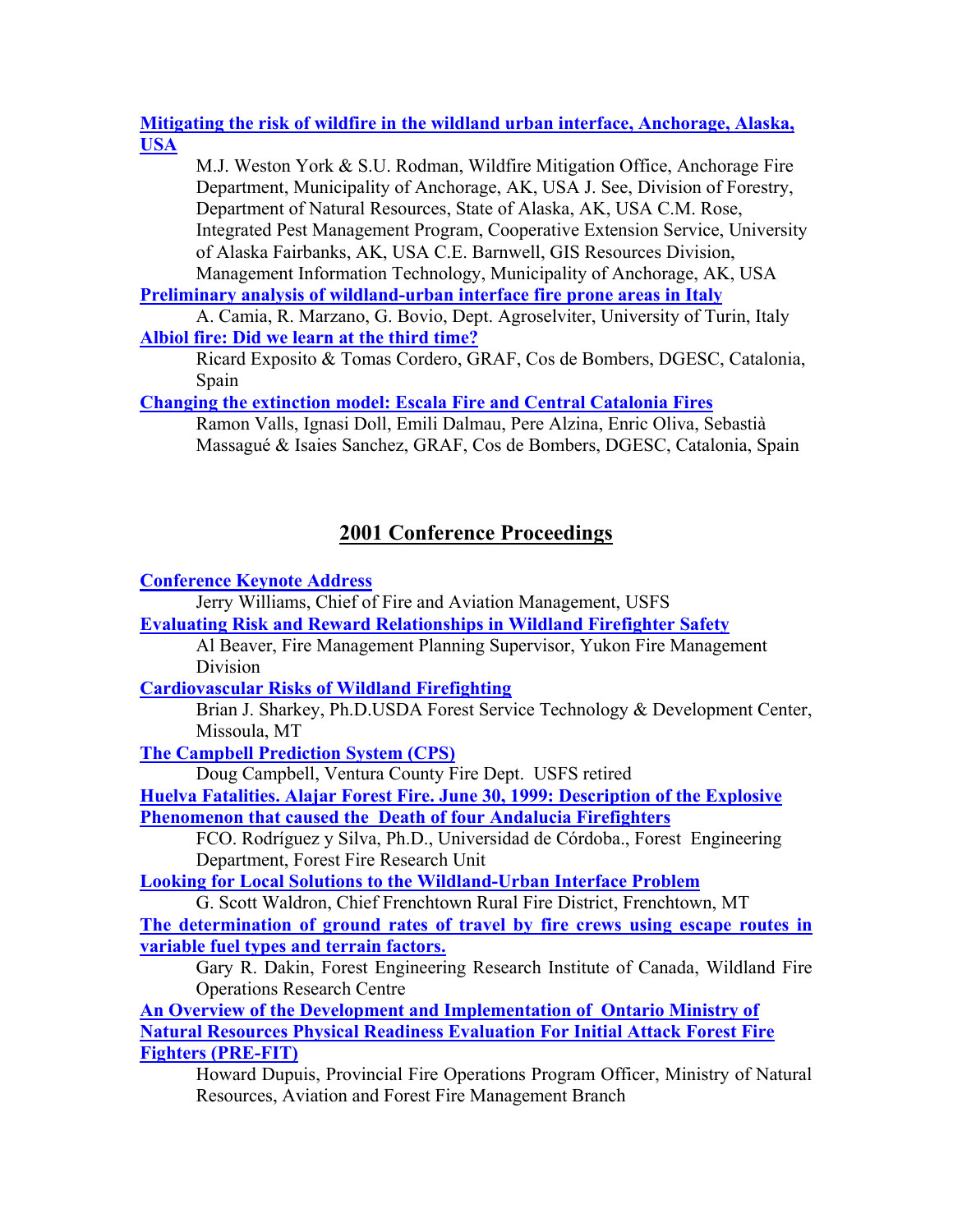**Wildland-Urban Fire—A different approach**

Jack D. Cohen, Research Physical Scientist, Missoula Fire Sciences Laboratory Rocky Mountain Research Station, USDA Forest Service **Fire Behavior Assessment for Fireline Safety, Using** *FLAME***, the** *F***ire***L***ine** *A***ssessment** *ME***thod** Jim Bishop, CDF Fire (ret.), FBAN; Oroville, CA **Turn Down? Now What? Development of "How to properly refuse risk"** Author: Jim Cook, Support: Greg Vergari, Mastermind: Greg Overacker **Concow Fire, September 19-20, 2000** John R. Hawkins, Assistant Chief, California Department of Forestry and Fire Protection, Butte County Fire Rescue, Magalia, CA **Project Report – Fireline Leadership** Lark S. McDonald, Mission-Centered Solutions, Inc., Parker, CO **NERON PROJECT: Firefighters safety in urban interface**  Marc Castellnou, Manel Pardo, Moises Galán, Marta Miralles, Santi Lleonart, Etel Arilla i Eduard Martinez. GRAF, Cos de Bombers, Direcció General d'emergències i Seguretat Civil. Generalitat de Catalunya **Achieving Safe and Effective Fire Operations – A Five Point Strategy** Michael T. DeGrosky, The Guidance Group, Inc., Jackson, Wyoming **Networked, autonomous field-deployable fire sensors** R. Kremens<sup>A</sup>, A. Seema, A. Fordham, D. Luisi, B. Nordgren, S. VanGorden, A. Vodacek*,* Rochester Institute of Technology, Center for Imaging Science,Rochester NY **The Ten Standard Firefighting Orders: Can Anyone Follow Them** Ted Putnam, USFS Retired, Missoula, MT **Reversing the Trend: Taking Medical Care to the Firefighter Medical Care at the Fireline** Thomas F. Pedigo, PA-C, NREMT-P, MEDL, Pridemark Wildfire/Medical Support Team **LACES versus LCES: Adopting an "A" for "Anchor Points" to Improve Wildland Firefighter Safety**  $W.R.$ Thorburn<sup>A</sup> and M.E. Alexander<sup>B</sup> *Wildland Fire – Safety on the Fireline***: A New CD-ROM Based Wildland Firefighter Safety Training Course** W.R. Thorburn<sup>A</sup>, A. MacMillan<sup>B</sup>, M.E. Alexander<sup>C</sup>, D. Campbell<sup>D</sup> and J. McLevin<sup>E</sup> **2001 Conference Findings**

**Findings of the Wildland Fire Safety Conference 6-8 November, 2001**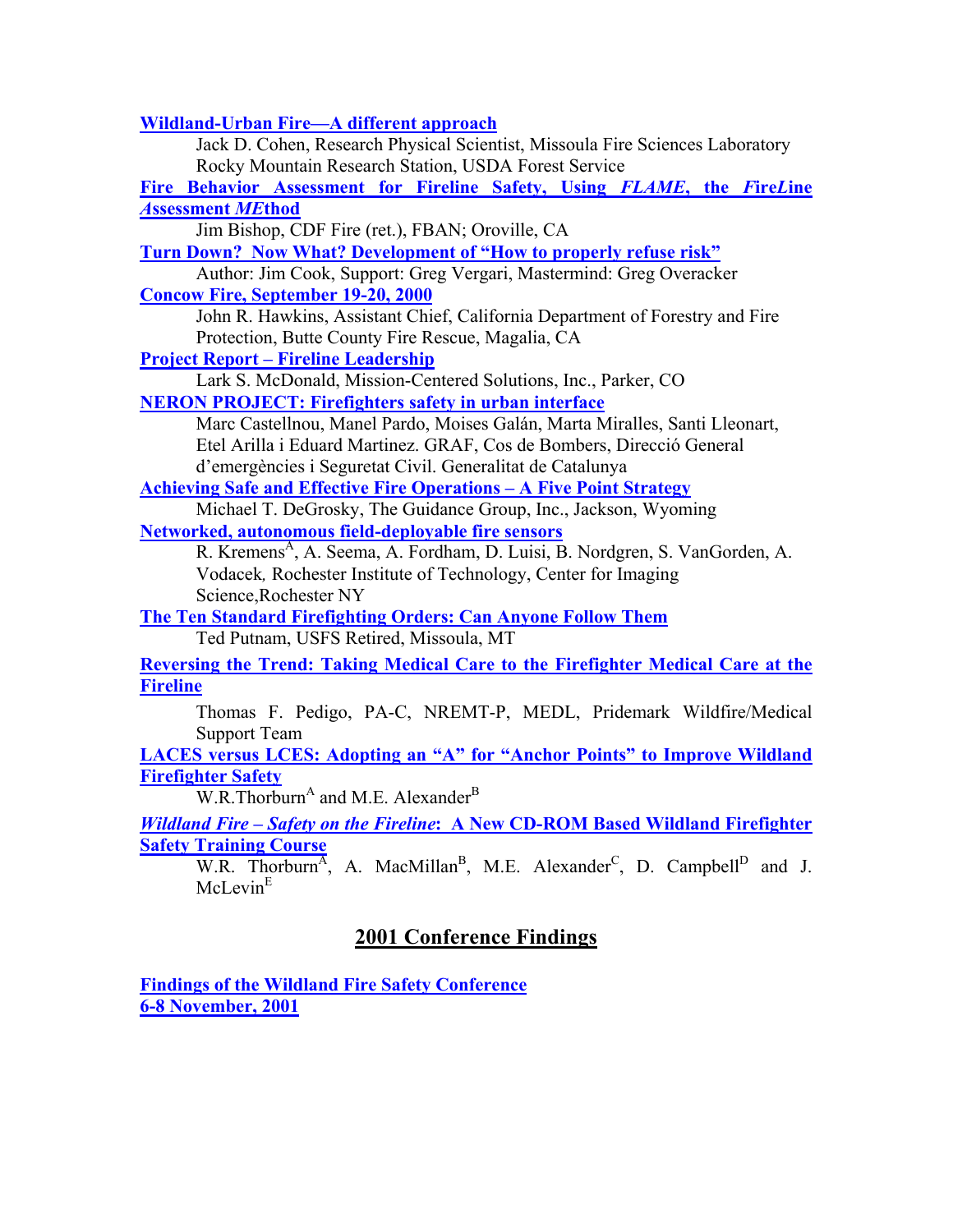| <b>2000 Conference Proceedings</b>                                                       |
|------------------------------------------------------------------------------------------|
| <b>An Introduction to the International Crown Fire Modelling Experiment</b>              |
| M.E. Alexander, R.A. Lanoville, B.M. Wotton and B.J. Stocks                              |
| A Pocket Card for Predicting Fire Behavior in Grasslands Under Severe Burning            |
| <b>Conditions</b>                                                                        |
| M.E Alexander and L.G. Fogarty                                                           |
| <b>An Update on Fire Shelter Research and Design</b>                                     |
| Leslie Anderson                                                                          |
| <b>BCFS Physical Fitness Standards - Challenges, Changes and Lessons Learned</b>         |
| S. Bachop                                                                                |
| <b>Non-Traditional Resources in Wildland Fire Management During the Florida Fires</b>    |
| of 1998-2000                                                                             |
| Jim Brenner                                                                              |
| <b>An Analysis Method Applied to Firefighter Escape Routes</b>                           |
| B.W. Butler, J.D. Cohen, T. Putnam, R.A. Bartlette, and L.S. Bradshaw                    |
| <b>Field Verification of a Firefighter Safety Zone Model</b>                             |
| B.W. Butler and J.D. Cohen                                                               |
| <b>LCES Workshop, Do Basic Things Very Very Well</b>                                     |
| P. Chamberlin                                                                            |
| <b>Examination of the Home Destruction in Los Alamos Associated with the Cerro</b>       |
| <b>Grande Fire July 10, 2000</b>                                                         |
| Jack D. Cohen                                                                            |
| <b>1998 Results from the International Crown Fire Modelling Experiment</b>               |
| <b>Performance of Safety Equipment</b>                                                   |
| Mark Y. Ackerman and Gary Dakin                                                          |
| <b>Toward a Healthier and Safer Wildland Firefighter Workforce</b>                       |
| Richard J. Mangan                                                                        |
| <b>Management of Safety on the Fireground</b>                                            |
| Paul Macmichael                                                                          |
| <b>Non-Traditional Resources and Safety in Wildland Fire Management: The Unified</b>     |
| <b>Command Safety Team</b>                                                               |
| Gene Madden                                                                              |
| <b>Dangerous Tree Assessment- British Columbia's Wildland Fire Safety Module</b>         |
| T. Manning, P. Taudin-Chabot, M. Dunleavey, D. Rowe, and N. Densmore                     |
| <b>H2S (Sour Gas Awareness in Regards to safety of Crews on the Fireline</b>             |
| Steve Matlashewski                                                                       |
| <b>Application of Aviation Human Factors to the Fire Service: A New Opportunity for</b>  |
| <b>Safety</b>                                                                            |
| Randy Okray and Thomas E. Lubnau, II                                                     |
| <b>Vehicle Burnovers: Design of Protective Fire Curtains and Enclosures for Crew</b>     |
| <b>Protection</b>                                                                        |
| Dr. Bruce R. Paix and Jim E. Roth                                                        |
| <b>Wildland Firefighter Load and Carriage: Effects on Transit Time and Physiological</b> |
| <b>Responses During Simulated Escape to Safety Zone</b>                                  |
| <b>DC</b> Duby GW Loadbottor III and D Armstrong                                         |

B.C. Ruby, G.W. Leadbetter III, and D. Armstrong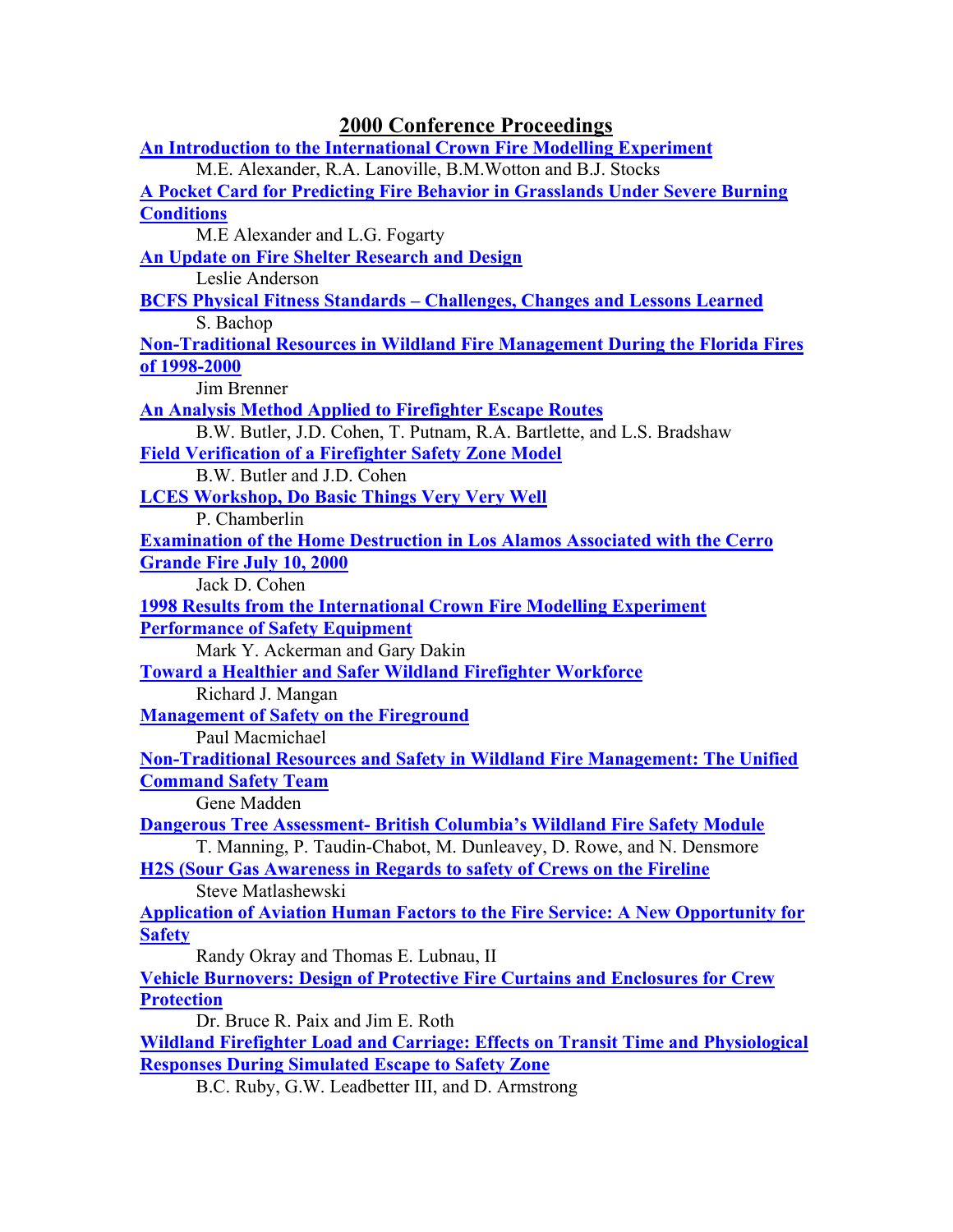**Effective Firefighter Safety Zone Size: A Perception of Firefighter Safety** Jim Steele

**The Wildland Fire Problem in Strathcona County, Alberta and Its Impact on Firefighter Safety**

Stewart, L., P.M. Woodward, K. Hirsch, D. Polinski, and L. Burton *Wildland Fire-Safety on the Fireline***: An Application of Interactive Multimedia CD-ROM Technology to Wildland Firefighter Safety Training**

R.W. Thorburn, A. MacMillan, M.E. Alexander

**Analysis of Three Tatal Accidents Involving Portuguese Firefighters**

D. Xavier Viegas, A.J. Matos Silva, M. Gomes Cruz

## **1999 Safety Summit**

**Proceedings Fourth International Wildland Fire Safety Summit Sydney, Australia, 2-5 November, 1999**

**Recommendations Fourth International Wildland Fire Safety Summit Sydney, Australia, 2-5 November, 1999**

## **1998 Safety Summit**

**Proceedings—not available** 

**Book of Abstracts Third International Wildland Fire Safety Summit Winthrop, WA 26-29 October, 1998**

**Recommendations-not available**

## **1997 Safety Summit**

**Proceedings Canada/US Wildland Fire Safety Summit, A Chance to Learn From One Another September 29 – October 2, 1997, Rossland, B.C.**

**Recommendations Canada/US Wildland Fire Safety Summit September 29 – October 2, 1997, Rossland, B.C.**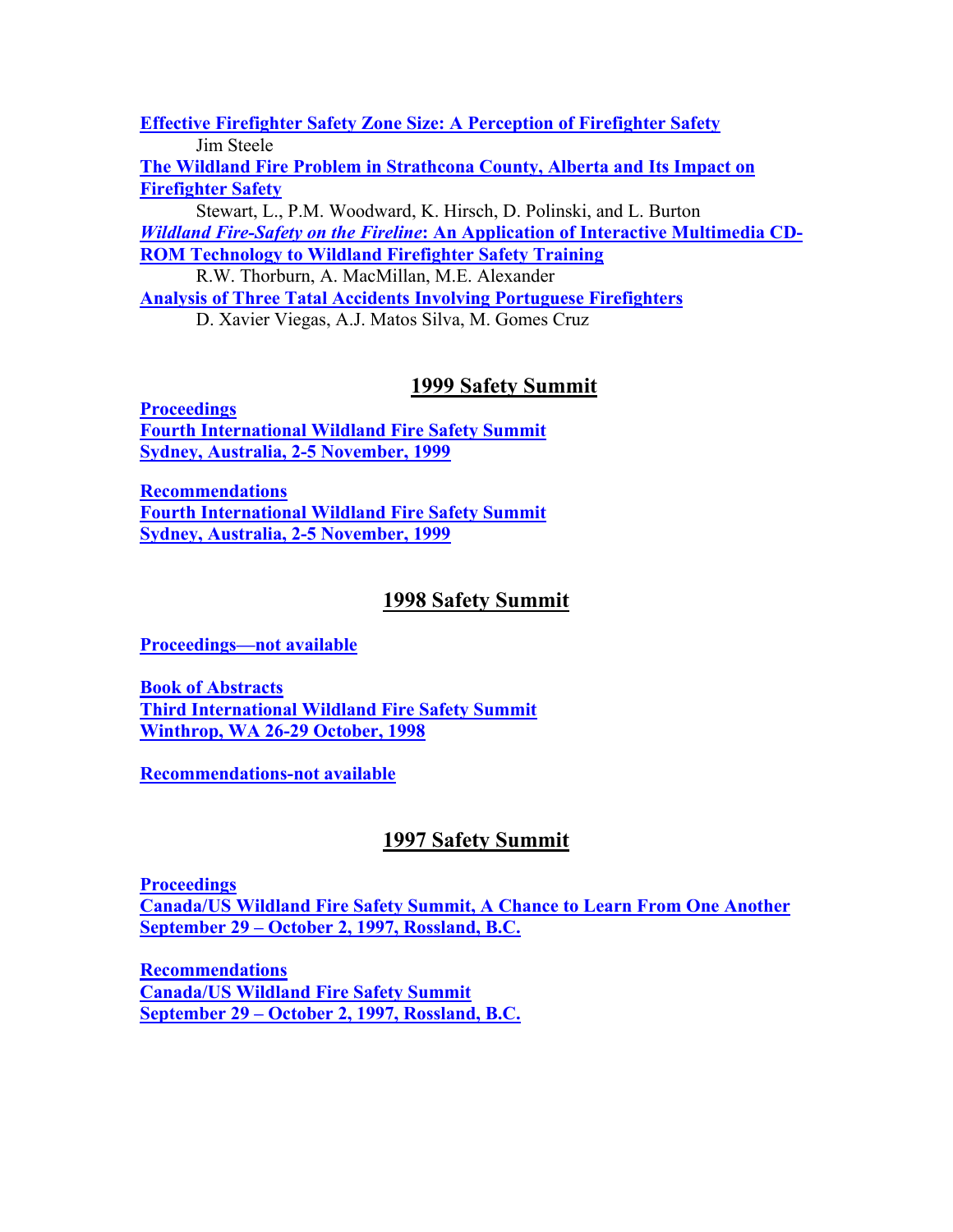## **1995 Human Factors Workshop Proceedings**

**Findings From the Wildland Firefighters Human Factors Workshop**

## **Publications from FERIC referenced in 2005 proceedings**

**Baxter et al. 2004**

**Dakin 2002**

**Petersen et al. 2002**